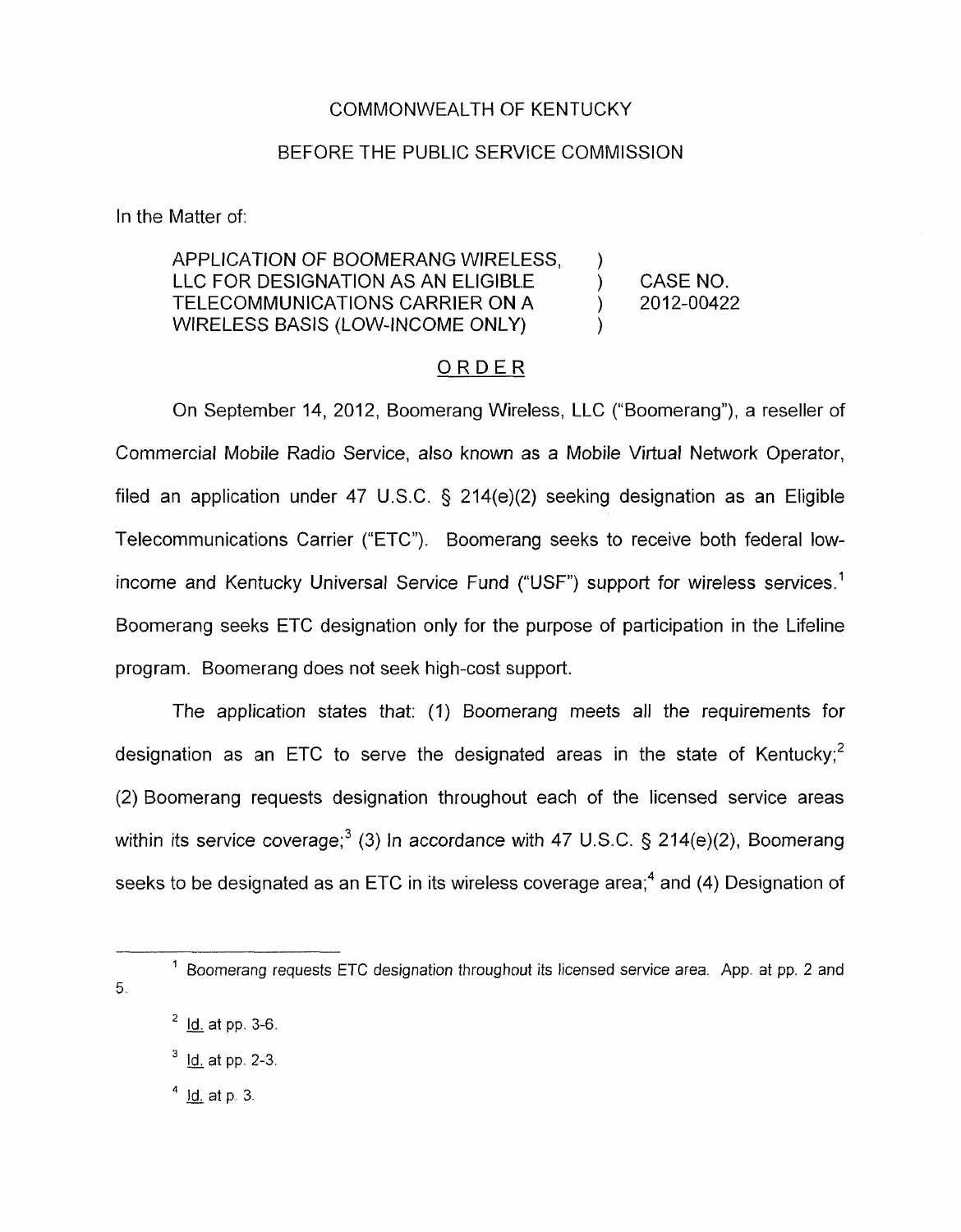Boomerang as an ETC for the designated areas served in Kentucky will serve the public  $interest.<sup>5</sup>$ 

Boomerang's planned wireless Lifeline offering will provide eligible customers with the following two alternative Lifeline plans: 125 units that roll over; or 250 units without roll over. One unit equals one minute or one text. Lifeline customers will receive a free handset and have the ability to purchase additional airtime. In addition to voice services, Lifeline customers also will have access to a variety of other standard features at no additional charge, including voicemail, call forwarding, three-way calling, caller I.D., and call-waiting services.<sup>6</sup>

Consumers will be enrolled in person or directed to a toll-free number, via company literature, collateral, or advertising, and to Boomerang's website, which will contain a link to information regarding its Lifeline service plans, including a detailed description of the program and state-specific eligibility criteria.<sup> $7$ </sup>

Boomerang has stated in its response to Commission Staffs request for information that it will submit to the Commission the Kentucky USF fee and the Kentucky Telecommunications Relay Service and Telecommunications Access Program fee for each customer (although not billed directly to the customer because the customers do not receive bills.)<sup>8</sup> Boomerang also states that it will remit the statewide wireless 911 fee to the Commercial Mobile Radio Services Board.<sup>9</sup> Boomerang states it

Id. at **p.** 17. *5*  -

App. Ex. *C.*  **6** 

<sup>&</sup>lt;sup>7</sup> App. Ex. A, p. 8.

<sup>&</sup>lt;sup>8</sup> Response to Commission Staff's First Request for Information, filed Nov. 9, 2012, Items 1 and 2.

<sup>&</sup>lt;sup>9</sup> Id., Item 3.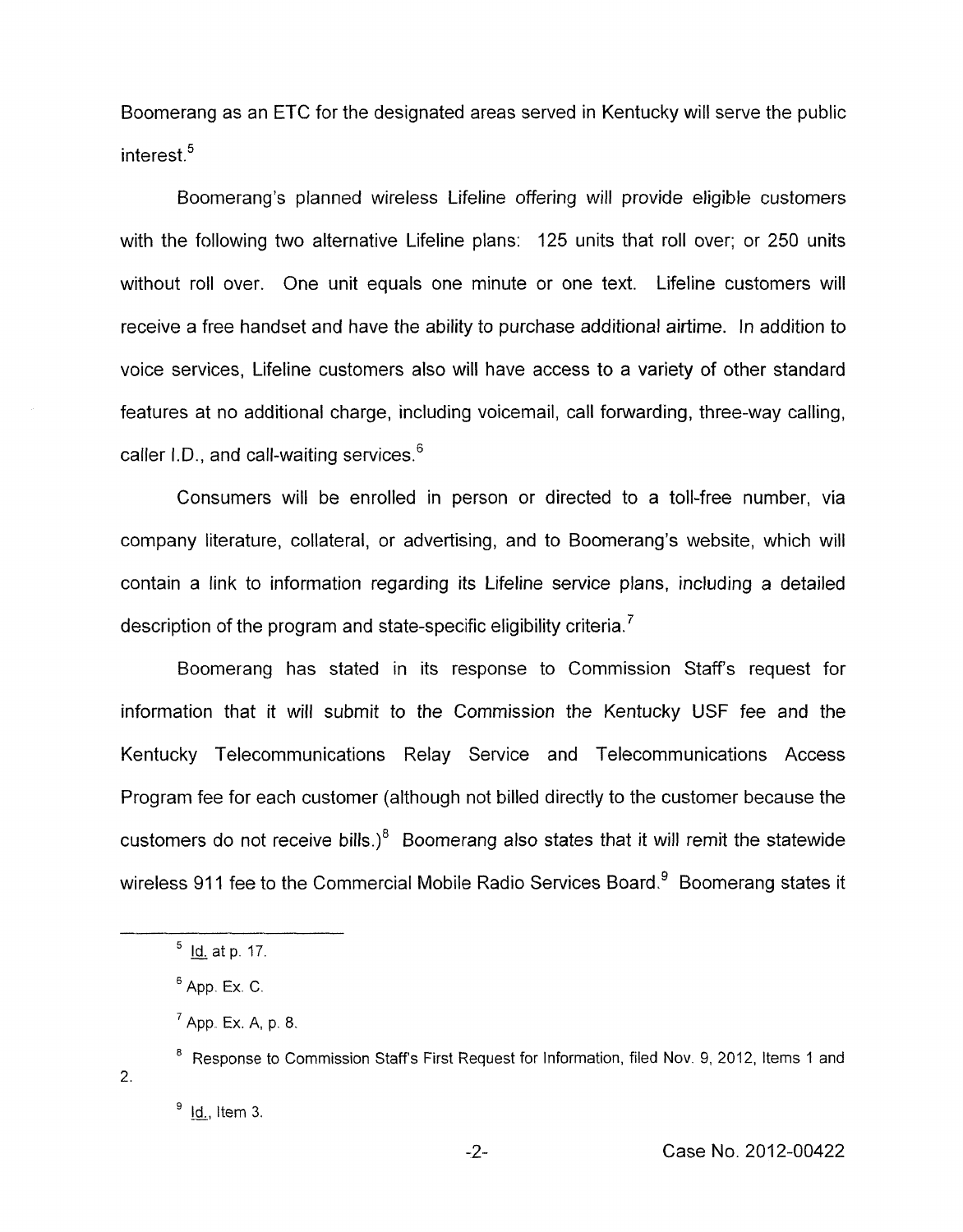will not provide toll-limitation services since its calling plans do not charge any fees for toll calls.<sup>10</sup>

# **DISCUSSION**

Pursuant to 47 U.S.C. § 254(e), "only an eligible telecommunications carrier designated under 47 U.S.C. § 214(e) shall be eligible to receive specific federal universal service support." Pursuant to 47 U.S.C.  $\S$  214(e)(1)(A) and (B), a common carrier designated as an ETC must offer the services supported by the federal universal service support mechanisms, using either its own facilities or a combination of its own facilities and resale of another carrier's services throughout its designated service area, and it must advertise the availability and charges for those services.

Pursuant to 47 U.S.C. *5* 214(e)(2), state commissions bear the primary responsibility for performing ETC designations. Under the same section, the Commission may, with respect to an area served by a rural telephone company, and shall, in all other cases, designate more than one common carrier as an ETC for a designated service area, consistent with the public interest, convenience, and necessity, as long as the requesting carrier meets the requirements of 47 U.S.C.  $\S$  214(e)(1). Also, before designating an additional ETC for an area served by a rural telephone company, the Commission must determine that the designation *is* in the public interest.

 $10$  App. at p. 10.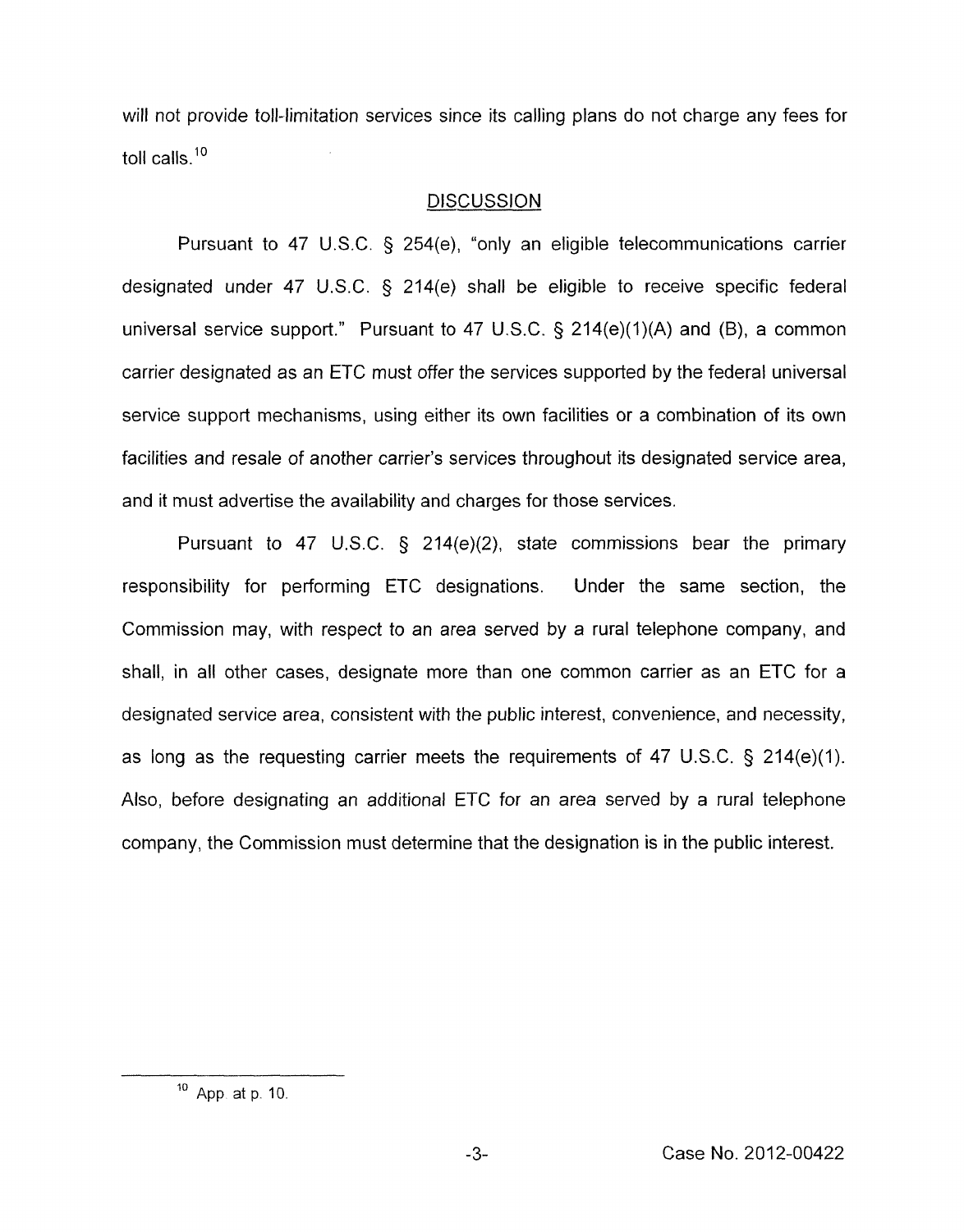# Requirements for ETC Designation by the Federal Communications Commission ("FCC")

In 1997, the FCC issued a Public Notice setting forth the procedures a carrier must use when requesting designation as an ETC from the  $FCC<sup>11</sup>$  The Kentucky Public Service Commission likewise collects similar information pursuant to that Notice. A carrier seeking ETC designation must file a petition providing the following: (1) A certification that the petitioner offers all services designated for support by the Commission pursuant to section 254(c) of the Telecommunications Act of 1996 ("the Act"); (2) Certification that the petitioner offers the supported services using either its own facilities or a combination of its own facilities and resale of another carrier's services;<sup>12</sup> (3) A description of how the petitioner advertises the availability of the supported services and the charges therefor using media of general distribution; and (4) If the petitioner is not a rural telephone company, a detailed description of the geographic service area for which it requests to be designated as an ETC from the Commission. $13$ 

In addition, the FCC's rules require that in order to be designated as an ETC, a petitioner must: (1) Certify that it will comply with the service requirements applicable to the support that it receives; (2) Demonstrate its ability to remain functional in emergency

<sup>&</sup>lt;sup>11</sup> Procedures for FCC Designation of Eligible Telecommunications Carriers Pursuant to Section 214(e)(6) of the Communications Act, Public Notice, 12 FCC Rcd 22947, 22948 (1997) (Section 214(e)(6) Public Notice)

<sup>&</sup>lt;sup>12</sup> Lifeline Reform Order, FCC 12-11 at ¶. 368 (adopting a blanket forbearance of the facilities requirement of section 214(e)(1)(A) for non-facilities based carriers that seek limited ETC designation to participate in the Lifeline program) ("Lifeline Reform Order"). In the Matter of Lifeline and Link Up Reform and Modernization, WC Docket No. 11-42; Lifeline and Link Up, WC Docket No. 03-109; Federal-State Joint Board on Universal Service, CC Docket No. 96-45; Advancing Broadband Availability Through Digital Literacy Training, WC Docket No. 12-23; Report and Order and Further Notice of Proposed Rulemaking Adopted: January 31, 2012 Released: February 6, 2012.

<sup>&</sup>lt;sup>13</sup> Section 214(e)(6).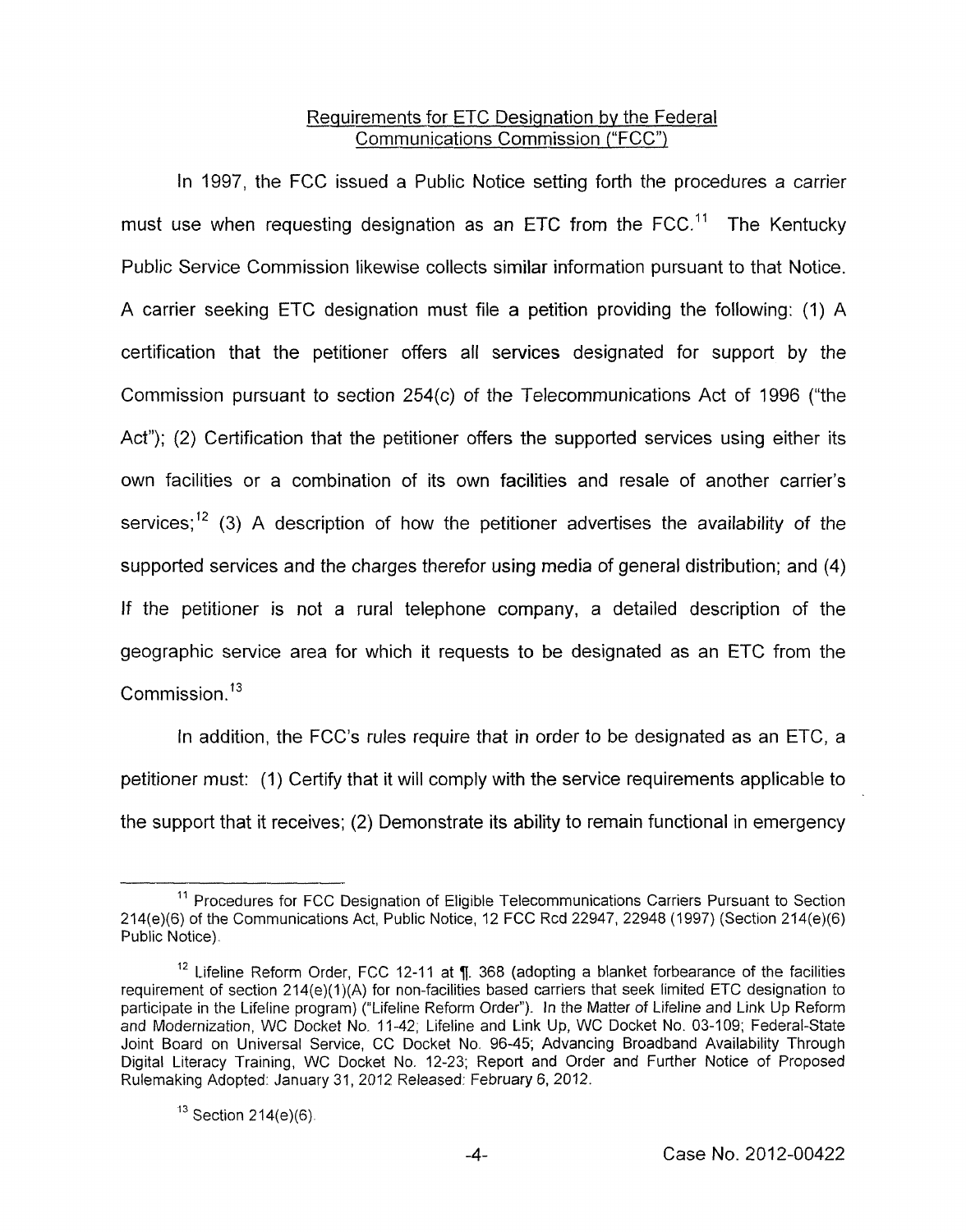situations; (3) Demonstrate that it will satisfy applicable consumer-protection and service-quality standards; **(4)** Demonstrate that it is financially and technically capable of providing the Lifeline service; and (5) Submit information describing the terms and conditions of any voice telephony plans offered to Lifeline subscribers, including details on the number of minutes provided as part of the plan, additional charges, if any, for toll calls, and rates for each such plan. $14$ 

Prior to designating an ETC pursuant to section 214(e)(6), the Commission must determine whether such designation is in the public interest.<sup>15</sup> In determining the public interest, the Commission historically has considered the benefits of increased consumer choice and the unique advantages and disadvantages of the petitioner's service offering.

The federal universal service Lifeline program is designed to reduce the monthly cost of telecommunications service for qualifying consumers. The Lifeline program reimburses ETCs for providing qualifying low-income consumers with discounts of \$9.25 off the monthly cost of their telephone service.<sup>16</sup> The Kentucky Lifeline program provides additional reimbursement to ETCs for providing eligible consumers with discounts of up to an additional \$3.50 off the monthly cost of their telephone service.<sup>17</sup>

As described below, Boomerang has provided the Commission with the information required for designation as an ETC in the service area at issue.<sup>18</sup> We find

**'4** 47 C.F.R. 5 54.202(a).

<sup>15</sup> 47 U.S.C. § 214(e)(6); and 47 C.F.R. § 54.202(b).

"47 C.F.R. **9** 54.403(a)(I)

 $17$  Administrative Case No. 360, An Inquiry into Universal Service and Funding Issues (Ky. PSC May 22, 1998), at 37, determining Kentucky USF support of \$3.50 per line per month.

 $18$  App. at  $p. 11$  and footnote 1.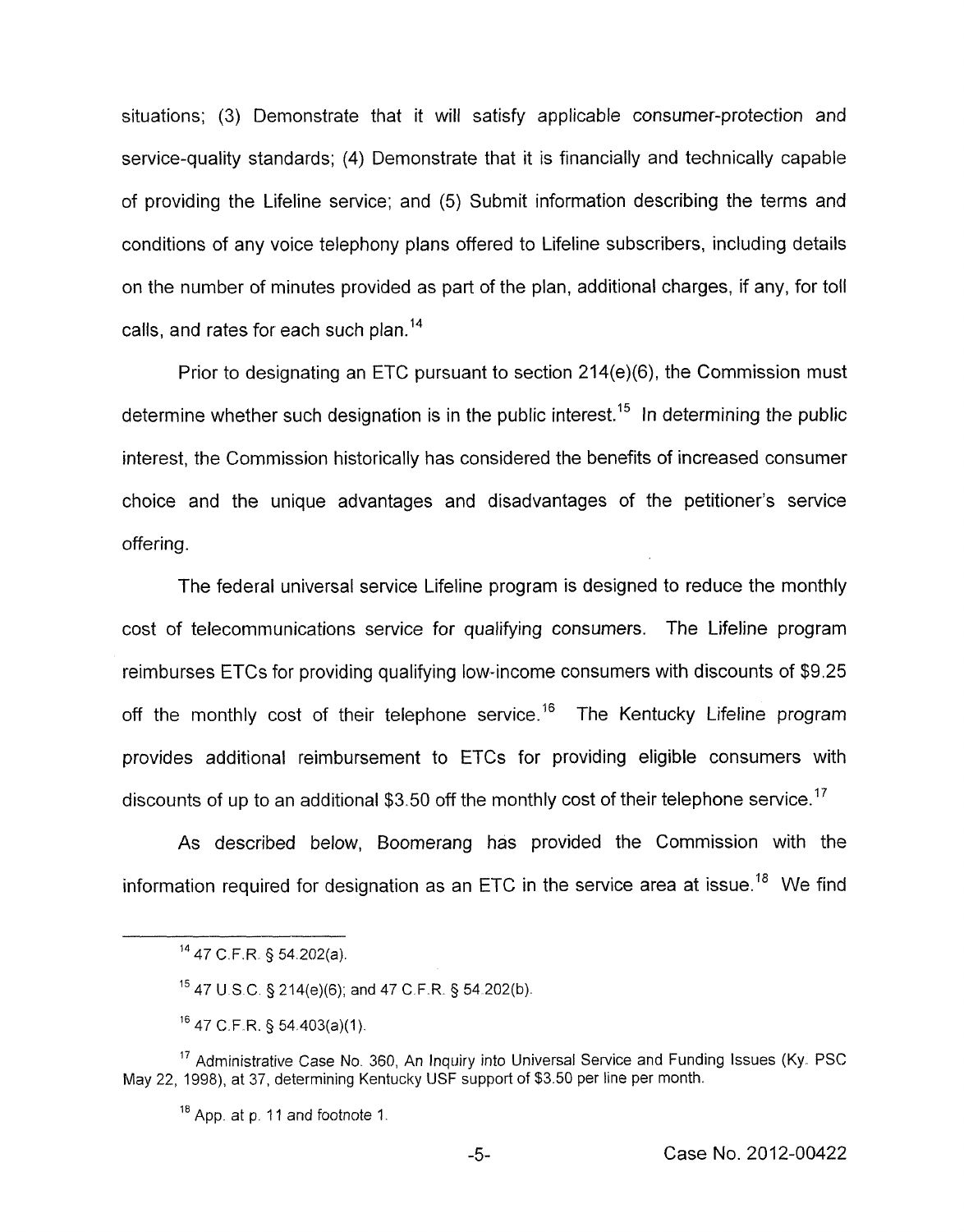that the public interest supports such designation, subject to Boomerang's compliance with the representations and commitments made by Boomerang in its application and the FCC's rules. Boomerang must also comply with the conditions set forth in its compliance plan.  $19$ 

# OFFERING THE SERVICES DESIGNATED FOR SUPPORT

Petitioners for ETC designation must certify that they offer all services designated for support by the Commission pursuant to section 254(c) of the Act.<sup>20</sup> Boomerang has demonstrated through the required certifications and related filings that it now offers, or will offer upon designation as a limited ETC, the voice telephony services supported by the Lifeline program. Boomerang certifies that it now provides, or will provide throughout its designated service area, the services and functionalities enumerated in 47 C.F.R.  $\S$  54.101(a) throughout the licensed service areas of its underlying carriers. $21$ 

App. Ex. A. **<sup>19</sup>**

<sup>20</sup> See 47 U.S.C. § 214(e)(1)(A); Section 214(e)(6) Public Notice, 12 FCC Rcd at 22948, ¶ 2.

<sup>&</sup>lt;sup>21</sup> Specifically, Boomerang certifies that it provides voice telephony services supported by federal universal service support mechanisms, as set forth in 47 C.F R. *5* 54 101, which includes: (1) voice-grade access to the public switched telephone network; (2) local usage; (3) access to emergency services; and (4) Lifeline service plans that do not distinguish between toll and non-toll calls in the pricing of service. See application at pp. 9-10. In the Lifeline Reform Order, the FCC adopted rules that provide that tolllimitation service is no longer necessary for any Lifeline service that does not distinguish between toll and non-toll calls in the pricing of service. See Lifeline Reform Order at ¶ 49.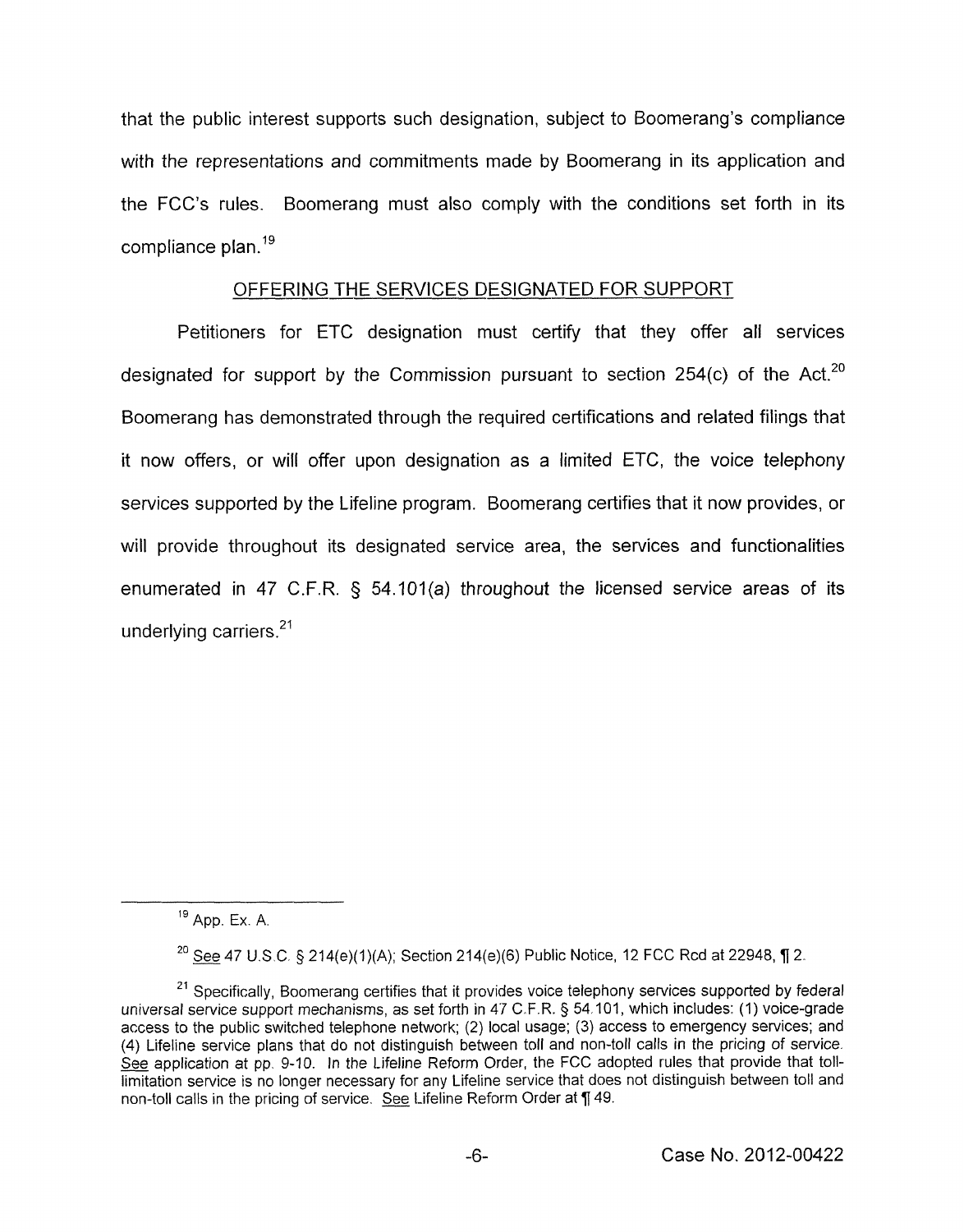## OFFERING THE SUPPORTED SERVICES USING A CARRIER'S OWN FACILITIES

In general, petitioners for ETC designation must certify that they will offer the supported services using either their own facilities or a combination of their own facilities and the resale of another carrier's services. $22$ 

In its Lifeline Reform Order, $23$  the FCC decided to forbear, on its own motion. from applying the facilities requirement of Section  $214(e)(1)(A)$  to any telecommunications carrier that seeks limited ETC designation to participate in the Lifeline program, conditioned on the ETC's compliance with certain 911 requirements and the ETC's filing with and approval by the FCC of a compliance plan describing the ETC's adherence to certain protections prescribed by the FCC. Boomerang opted to pursue forbearance. On August 8, 2012, the FCC approved Boomerang's Compliance Plan ("Compliance Plan").<sup>24</sup> A copy of the approved Compliance Plan and the FCC Public Notice of Approval was included with the application as Exhibit A.

Boomerang, in its provision of wireless services, will offer resold services which Boomerang will obtain from its underlying wireless providers, Sprint and Verizon Wireless. This service area footprint through multiple carriers allows Boomerang to provide coverage throughout many markets where eligible consumers need service. Through its service arrangements, Boomerang has shown it is able to offer all of the

<sup>22 47</sup> U.S.C. § 214(e)(6) Public Notice, 12 FCC Rcd at 22949; See also 47 U.S.C. § 214(e)(1)(A); Petition of TracFone Wireless, Inc. for Forbearance from 47 U.S.C. § 214(e)(1)(A) and 47 C.F.R. § 54.201(i), CC Docket No. 96-45, Order, 20 FCC Rcd 15095 (2005) ("TracFone Forbearance Order").

*See* generally Lifeline Reform Order. **<sup>23</sup>**

<sup>&</sup>lt;sup>24</sup> Lifeline and Link Up Reform and Modernization et al., WC Docket No. 11-42 et al., Public Notice, DA 12-1286 (August 8, 2012)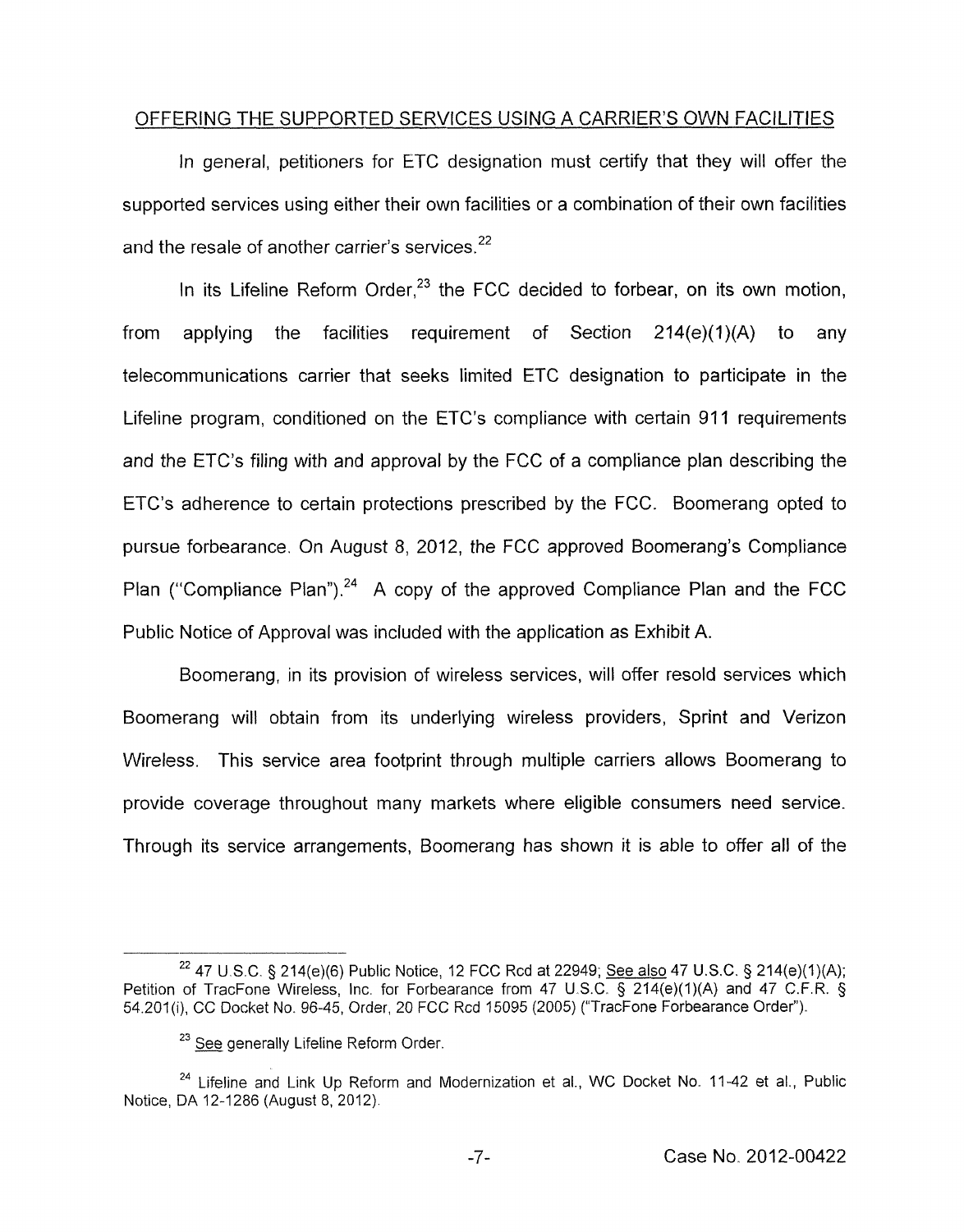services and functionalities supported by the universal-service program, as detailed in 47 C.F.R. § 54.101(a), throughout its service area.

#### ADVERTISING SUPPORTED SERVICES

Petitioners for ETC designation must advertise the availability of the supported services and the charges thereof using media of general distribution and provide a description of how they will do so. $25$  Boomerang has committed to advertise the availability of the supported services using media of general distribution.<sup>26</sup> In addition. Boomerang has committed to advertising and promoting the availability of Lifeline services in a manner reasonably designed to reach those likely to qualify for Lifeline.<sup>27</sup> To increase accountability within the program and to target support where it is needed most, the FCC has adopted rules requiring ETCs to explain in their marketing materials that Lifeline service is a government benefit, that the individual must be eligible to receive the benefit, and that the consumer may receive no more than one benefit at a time from the program.<sup>28</sup> Boomerang has demonstrated its commitment to comply with these FCC rules regarding marketing of Lifeline service.<sup>29</sup>

<sup>25</sup> 47 U.S.C. § 214(e)(1)(B); Section 214(e)(6) Public Notice, 12 FCC Rcd at 22949, ¶ 4.

 $^{27}$  <u>Id.</u>

<sup>&</sup>lt;sup>26</sup> App. at p. 12.<br><sup>27</sup> <u>Id.</u>

<sup>&</sup>lt;sup>28</sup> Lifeline Reform Order at *¶1 274-77; 47 C.F.R. § 54.405.* 

<sup>&</sup>lt;sup>29</sup> App, at p. 11.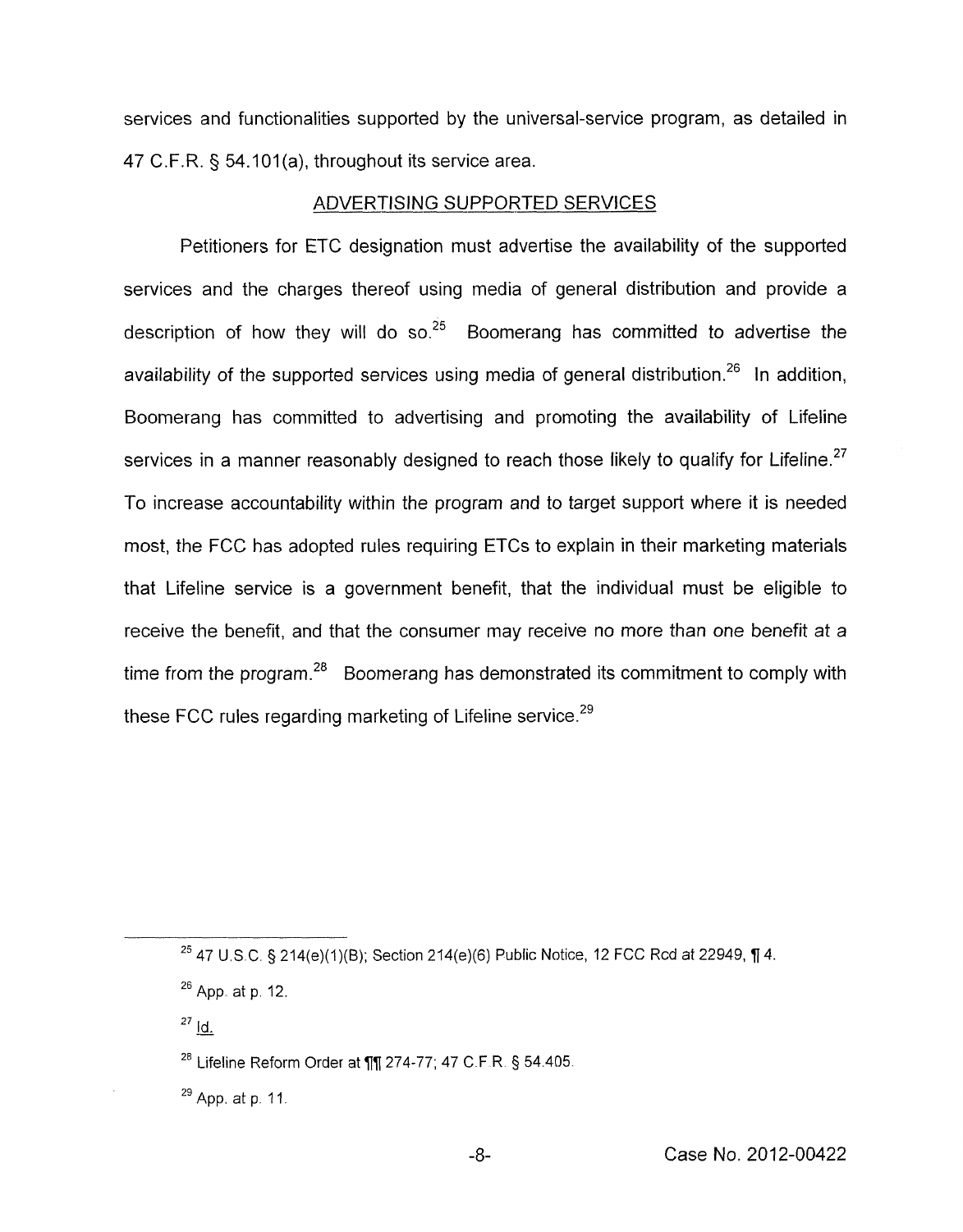#### Designated Service Areas

Petitioners for ETC designation must provide a detailed description of the geographic service area for which they seek designation.<sup>30</sup> In its application, Boomerang seeks designation as a limited ETC, eligible only for Lifeline support, in the licensed service areas of its underlying carriers in Kentucky. $^{31}$ 

## Compliance with Applicable Service Requirements

Petitioners for ETC designation must certify that they will comply with all service requirements applicable to the support they receive. $^{32}$  Boomerang has done so and has demonstrated its commitment to comply with the FCC's Lifeline rules, and specifically to comply with the rules regarding consumer enrollment and certification of eligibility.<sup>33</sup> We also find that Boomerang's sample Lifeline certification forms used for consumer enrollment, and attached as exhibits to its application, satisfy the FCC's rules.<sup>34</sup>

# Ability to Remain Functional in Emergency Situations

Petitioners for ETC designation must demonstrate their ability to remain functional in emergency situations.<sup>35</sup> Since Boomerang is providing service to its customers through the use of service obtained from other carriers, it is able to provide to its customers the same ability to remain functional in emergency situations as currently

 $35$  47 C.F.R. § 54.202(a)(2).

 $30$  Section 214(e)(6) Public Notice, 12 FCC Rcd at 22949,  $\P$  5.

<sup>&</sup>lt;sup>31</sup> App. at p. 11.

<sup>&</sup>lt;sup>32</sup> 47 C.F.R. § 54.202(a)(1)(i).

 $33$  App. at pp. 18-19 and Ex. A.

<sup>&</sup>lt;sup>34</sup> App. at Ex. A; 47 C.F.R. § 54.410 (setting forth the Commission rules on subscriber eligibility determination and certification), and Lifeline Reform Order at Appendix C (setting forth certification requirements for Lifeline subscribers).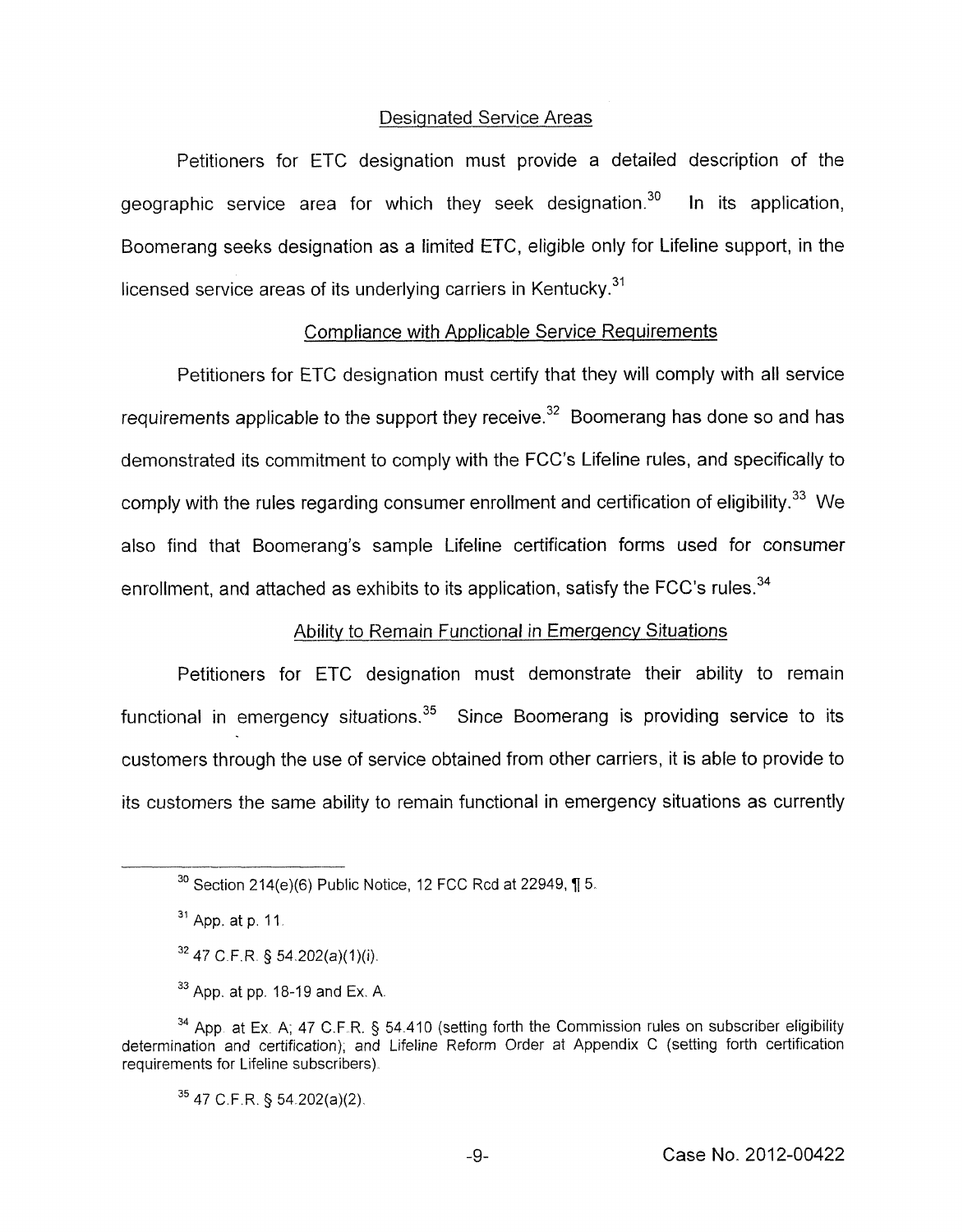provided by the carriers to their own customers, including access to a reasonable amount of back-up power to ensure functionality without an external power source, rerouting of traffic around damaged facilities, and the capability of managing traffic spikes resulting from emergency situations. We find that Boomerang has demonstrated its ability to remain functional in emergency situations.

# Satisfaction of Applicable Consumer Protection and Service-Qualitv Standards

Petitioners for ETC designation must demonstrate that they will satisfy applicable consumer protection and service-quality standards.<sup>36</sup> Boomerang has committed to providing applicable consumer protection and service-quality standards. $37$ Given that Boomerang has established a track record as a wireless voice service provider, we find that reliance on its commitments to meet these requirements is reasonable and consistent with the public interest and the Act.

## Financial and Technical Capability

Petitoners for ETC designation must demonstrate that they are financially and technically capable of providing Lifeline-supported services.<sup>38</sup> Boomerang states that it generates substantial revenues from non-Lifeline services and has access to capital from its investors. Boomerang currently provides prepaid wireless services to more than 350,000 subscribers, including more than 50,000 retail customers. Consequently, Boomerang has not relied, and will not be relying, exclusively on Lifeline reimbursement for its operating revenues. Boomerang has not been subject to enforcement sanctions

**<sup>36</sup>**47 C F R § 54 202(a)(3)

App at **pp** 13-14, See also 47 C F R § 54 202(a)(3) **37** 

<sup>47</sup> C F R § **54** 202(a)(4), See also Lifeline Reform Order at ¶ 387 **38**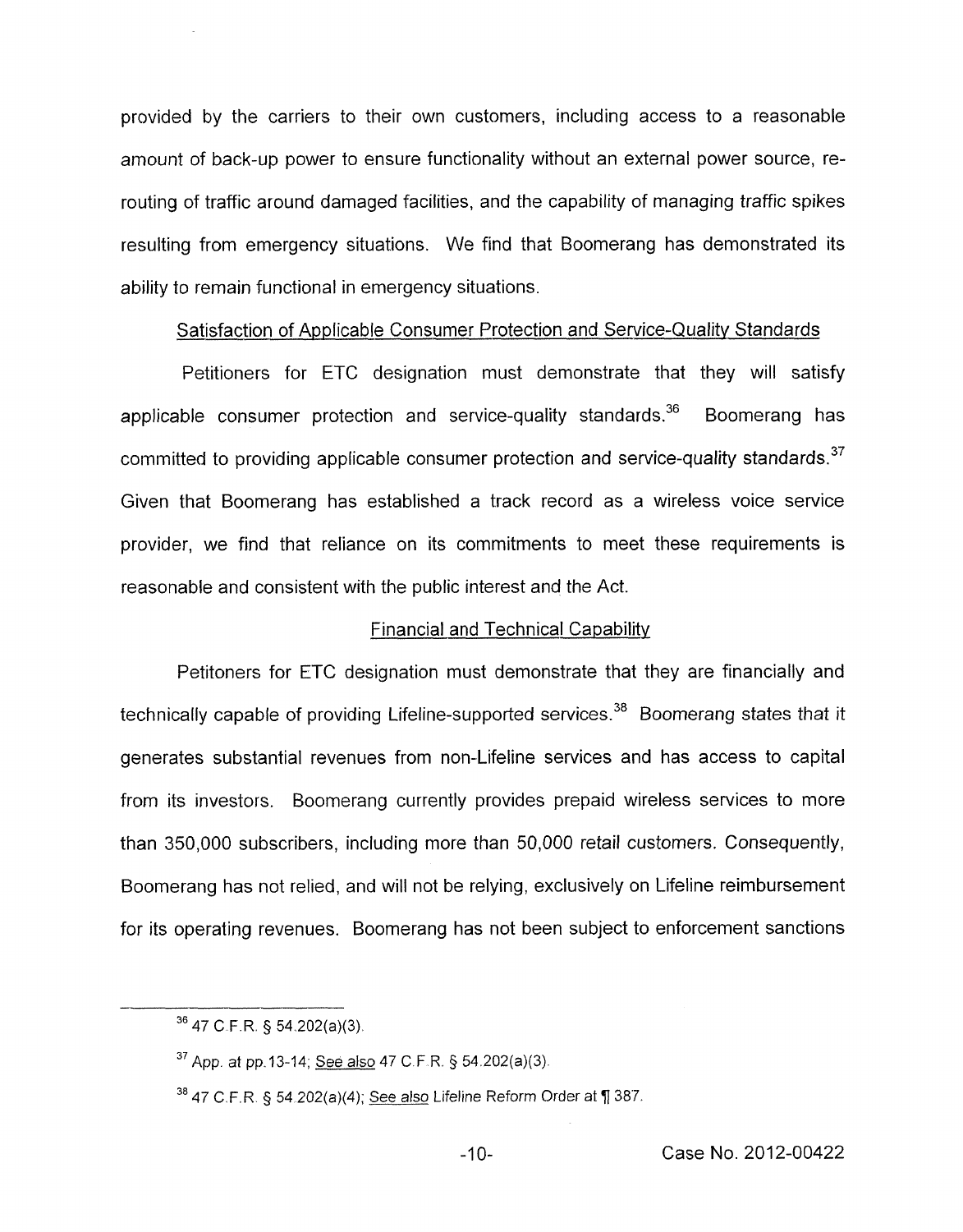or ETC revocation proceedings in any state. We find that Boomerang is financially and technically capable of providing Lifeline-supported services.

## Information Regarding the Terms and Conditions of Lifeline Plans

Petitioners for ETC designation must submit information regarding the terms and conditions of any voice telephony plans they offer to Lifeline subscribers.<sup>39</sup> Boomerang's planned wireless Lifeline offering will provide eligible customers with the following two alternative Lifeline plans: (1) 125 units that roll over; or (2) 250 units without roll over. One unit equals one minute or one text.

All low-income universal-service support will be used to allow Boomerang to provide the service with no monthly recurring charge, thus ensuring that the consumer receives 100 percent of all universal-service support funding for which Boomerang will seek reimbursement. In the event that all airtime has been used, Lifeline customers will also be able to purchase additional airtime in the denominations set forth on pages 22- 23 of the Compliance Plan. Attached to the application as Exhibit C are Boomerang's standard customer terms and conditions in connection with its wireless service offering.

Airtime replenishment cards will be made available at many retail outlets frequented by low-income customers throughout the service area such as CVS, Dollar General, Walgreens, 7-Eleven, and Rite Aid, as well as from Boomerang's website.

The wireless plan will also include a free handset and the following custom calling features: caller ID, call waiting, call forwarding, 3-way calling, and voicemail. Wireless handsets will be delivered at no charge to qualifying customers, service will be activated, and the requisite number of minutes will be added upon certification of the

..

**<sup>39</sup>**47 C.F.R. **9** 54.202(a)(5)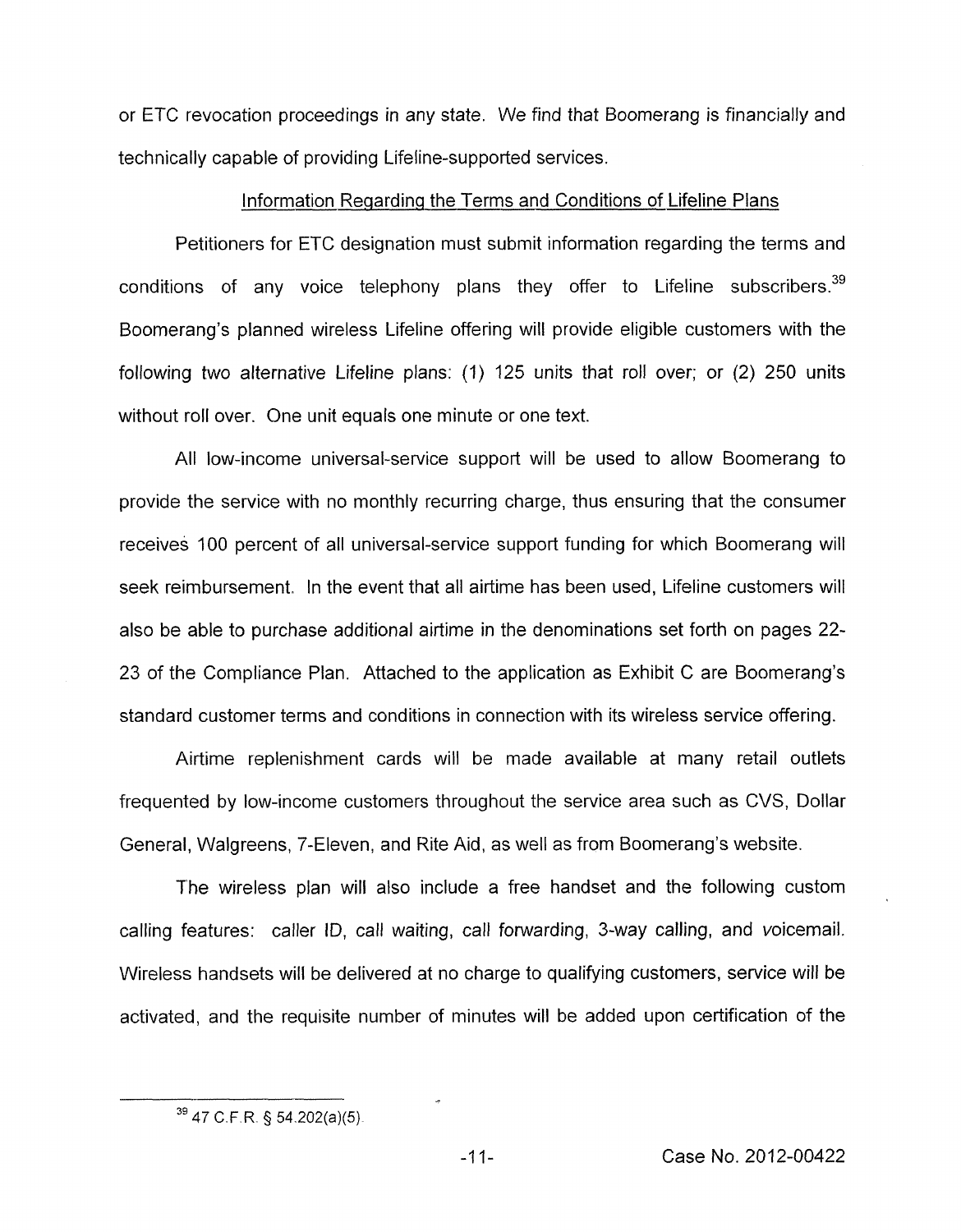customer for Lifeline. A sample of handsets was provided in the application as Exhibit D.

# Public Interest Analvsis

We examine each carrier's service offerings in light of the requirement that, prior to designating an ETC, the Commission must determine whether such designation is in the public interest,  $40$  and we find that Boomerang offers a Lifeline plan that will provide a variety of benefits to Lifeline-eligible consumers, including increased consumer choice, high-quality service offerings, and mobility. New entrants in the Lifeline service market should incent existing ETCs to offer better service and terms to their subscribers.

Boomerang will provide competitive wireless services throughout its service area in Kentucky. Boomerang is a reseller of commercial mobile radio service, and will offer all of the services and functionalities detailed in Section 54.101(a) of the FCC Rules, and will provide competitive wireless services throughout its service area through resale of other carriers' services. The provision of services through resale of other carriers' services will ensure that Boomerang can provide services to customers throughout the service area.

Designation of Boomerang as an ETC also creates competitive pressure for other wireline and wireless providers within the proposed service areas. Therefore, in order to remain competitive in low-income markets, all providers will have greater incentives to improve coverage, increase service offerings, and lower prices. This results in improved consumer services and, consistent with federal law, benefits consumers by allowing Boomerang to offer the services designated for support at rates that are "just, reasonable, and affordable." Boomerang will offer an easy to use,

<sup>-47</sup> U S C *5* 214(e)(6); and 47 C F R. *5* 54 202(b). **<sup>40</sup>**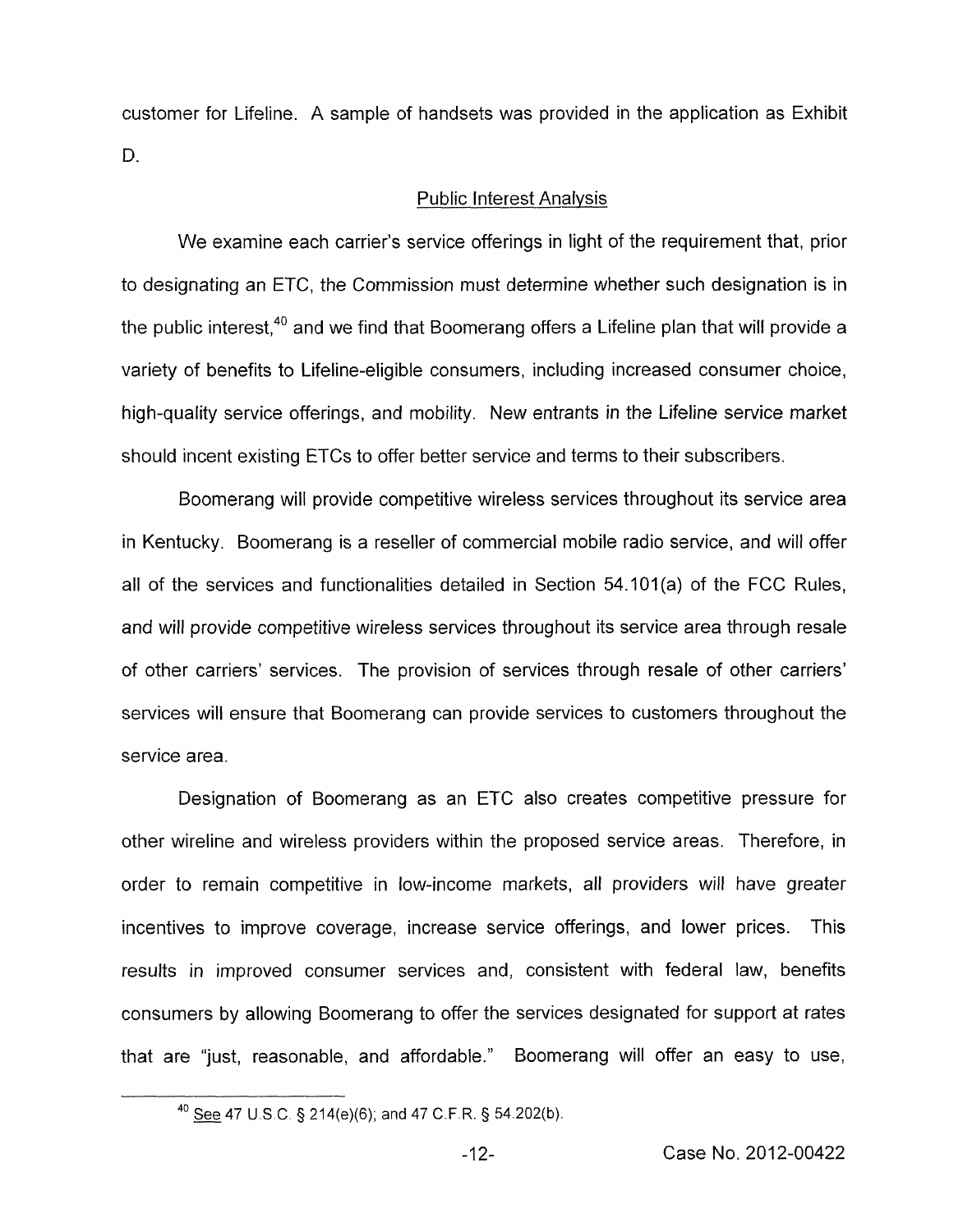competitive, and highly affordable wireless telecommunications service, which it will make available to qualified consumers who either have no other service alternatives or who choose a wireless prepaid solution in lieu of more traditional services.

In order lo promote public safety and safeguard against waste, fraud, and abuse in the Lifeline program, we find it necessary to require Boomerang to comply with certain conditions. The designation of Boomerang as a limited ETC is conditioned on Boomerang's compliance with: (1) the representations and commitments made by Boomerang in its ETC application and its Compliance Plan; and (2) the FCC rules, including those adopted by the FCC in the Lifeline Reform Order. $41$ 

Subject to the above-stated conditions, we find that designating Boomerang as an ETC eligible only to receive Lifeline support is in the public interest.

## Regulatory Oversight

Under section 254(e) of the Act, the petitioners are required to use the specific universal-service support they receive "only for the provision, maintenance, and upgrading of facilities and services for which the support is intended. $142$  An ETC receiving Lifeline support uses that support as intended when it reduces the price of its telecommunications services by the amount of the support for the eligible consumer.<sup>43</sup>

As previously noted, Boomerang has an approved compliance plan that currently governs its provision of Lifeline service.<sup>44</sup> In providing Lifeline services pursuant to the

<sup>&</sup>lt;sup>41</sup> See generally Lifeline Reform Order.

<sup>&</sup>lt;sup>42</sup> 47 U.S.C. § 254(e). We note that because petitioners are not eligible to receive federal universal service high-cost support, they are not required to file reports and certifications pursuant to section 54.313 of the FCC's rules. 47 D.S.<br>Service h<br>313 of the<br><u>See</u> Trac

<sup>&</sup>lt;sup>43</sup> See TracFone Forbearance Order, 20 FCC Rcd at 15105-06, ¶ 26.

*See* supra 12 **44**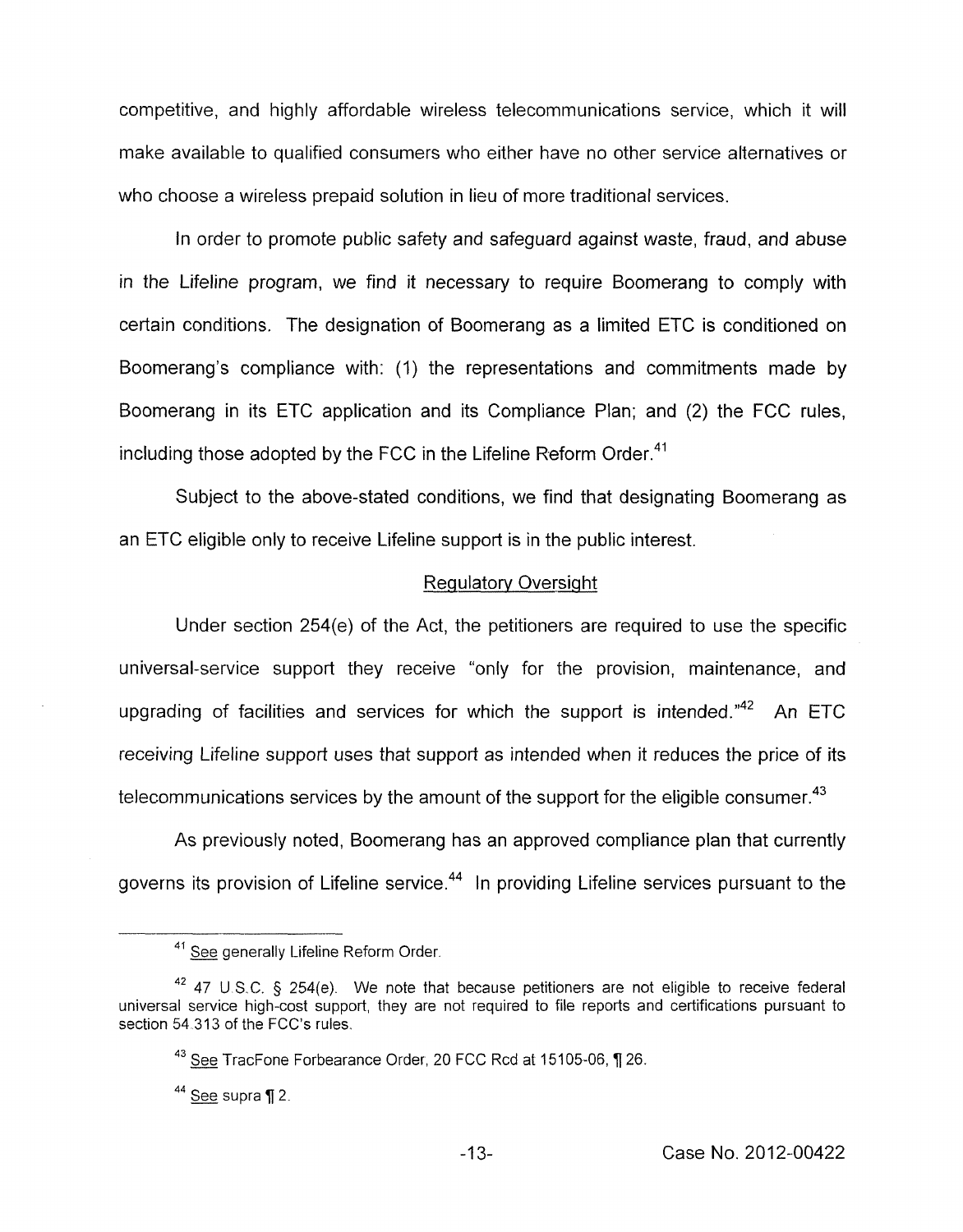conditional ETC designation granted herein, Boomerang must comply with the measures described in its existing compliance plan and in its application, as well as the FCC's rules.

Finally, we note that the Commission or the FCC may institute an inquiry on its own motion to examine the petitioner's records and documentation to ensure that the universal-service support they receive is being used for the purpose for which it was intended.<sup>45</sup> The petitioner is required to provide such records and documentation to the Commission, the FCC, or Universal Service Administration Company ("USAC") upon request. We further emphasize that, if the petitioner fails to fulfill the requirements of the Act, the FCC's rules, or the terms of this Order after it begins receiving universalservice support, the Commission may exercise its authority to revoke such petitioner's ETC designation.<sup>46</sup> The FCC also may assess forfeitures for violations of FCC rules and orders. $47$ 

#### ANNUAL CERTIFICATION AND VERIFICATION

Each year Boomerang will require all Lifeline subscribers to recertify their head of household status, certify that only one Lifeline discount is received at their household, and document their continued program eligibility for Lifeline in accordance with the annual Lifeline Certification and Verification for USAC that is due annually.<sup>48</sup> The Commission finds that Boomerang's plan to meet the annual certification and verification requirements is in accordance with the FCC's requirements.

**<sup>45</sup>**47 U.S.C. §§ 220,403.

<sup>&</sup>lt;sup>46</sup> See Federal-State Joint Board on Universal Service; Western Wireless Corp. Petition for Preemption of an Order of the South Dakota Public Utilities Commission, CC Docket No. 96-45, Declaratory Ruling, 15 FCC Rcd 15168, 15174, fi 15 (2000); See also 47 U.S.C. *5* 254(e).

**<sup>47</sup>**- See 47 **U.S** C. 5 503(b)

<sup>&</sup>lt;sup>48</sup> Administrative Case No. 2012-00146, Lifeline Reform (Ky. PSC May 1, 2012).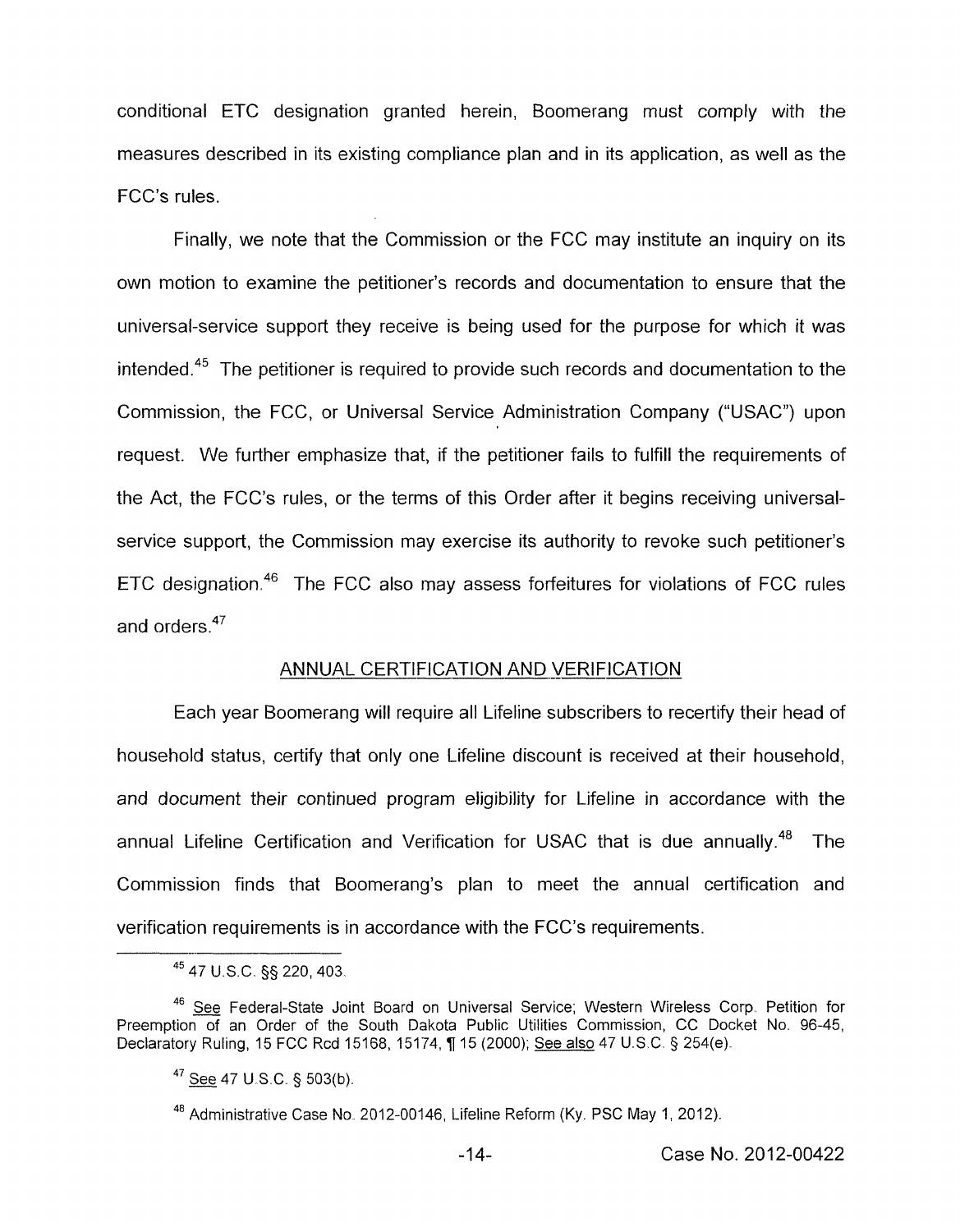The Commission, having reviewed the evidence of record and having been otherwise sufficiently advised, HEREBY ORDERS that:

1. The designation of Boomerang as a limited ETC is conditioned on Boomerang's compliance with: (1) the representations and commitments made by Boomerang in its ETC application and its Compliance Plan; and (2) the FCC rules, including those adopted by the FCC in the Lifeline Reform Order.

2. Boomerang is designated as an ETC for the purpose of offering Lifeline service only in the underlying carriers' licensed service areas throughout the state.

*3.* During the current certification period, Boomerang shall be eligible to receive federal and Kentucky USF support for Lifeline.

4. Boomerang shall advertise the availability of and charges for these services using media of general distribution.

5. Boomerang shall comply with the FCC's annual certification process for Lifeline customers.

6. A copy of this Order shall be served upon the FCC and the USAC.



 $\sim$ **ATTEST** Executi Director

Case No. 2012-00422